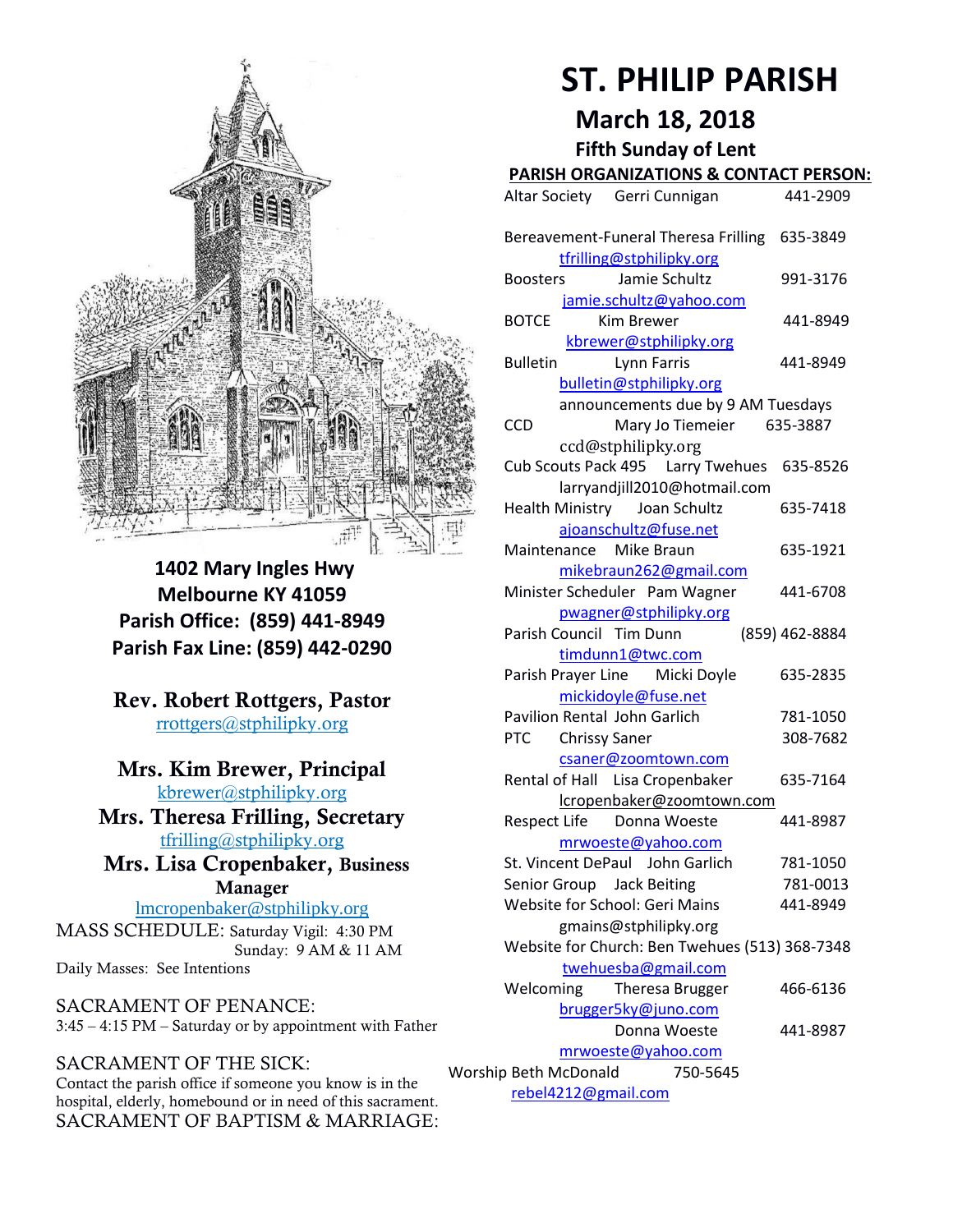## **MASS INTENTIONS:**

**Saturday, March 17** 4:30 PM The Ralph Giar Family

# **Sunday, March 18**<br>9:00 AM Decease

Deceased members of Gerhardstein Family 11:00 AM Bill Twehues (First Communion)

#### **Tuesday, March 20**

7:00 PM Cletus & Donna Sue Reinert

**Wednesday, March 21** 

8:30 AM Living & Deceased of St. Philip Parish

**Friday, March 23** 8:30 AM Rev. John Cahill

#### **Saturday, March 24**

4:30 PM Schultz Families, Living & Deceased 6:00 PM Cletus & Donna Sue Reinert

#### **Sunday, March 25**

9:00 AM Ed Miller 11:00 AM Special Intention (C M)

# **STEWARDSHIP**

Collection from March  $11<sup>h</sup>$ : \$4,538.00 Utility: \$155.00 Endowment: \$55.00 Norbert Frilling Fund: \$60.00 Prayer Shawl: \$40.00 International Needs: \$259.00 Capital Campaign: \$30.00

THANK YOU FOR YOUR GENEROSITY!

## *OTHERS FIRST - MARCH:*

March is *Respect Life Month* and at St. Philip we will be collecting **diapers, wipes and sleepers (Size 0-12 months)** for the New Hope Center. They offer hope, help and healing through a range of compassionate services, including abortion alternatives for families experiencing untimely pregnancies. All donations can be placed in the wicker basket in the side vestibule. Thank you.

#### **FIRST COMMUNION:**

Congratulations to the children who made their First Communion today. We are so proud of **Lee Brown, Jenna Clift, Owen Record, Alex Twehues, Daniel Wimmers** and **Tyler Thomas !**

**ST. PHILIP SENIORS:** Please join us on Monday, March 19<sup>th</sup> at 12:00 Noon in the parish center. If you have any questions, please call Jack Beiting (781.0013).

# **HOLY THURSDAY ADORATION- March 29th**

Watch for sign-up sheets in the vestibules for Holy Thursday adoration from 8:00 p.m. to Midnight. After Holy Thursday Mass, the altar is stripped and the tabernacle is emptied representing the abandonment and desolation the disciples felt after Jesus was arrested. Father carries the Eucharist and leads the congregation over to the parish center for the hours of adoration. The night before he died, Jesus asked his disciples, "Why do you sleep? Rise and pray that you may not enter into temptation." What better way to begin the Easter Triduum then to sign up for a time to pray as Jesus has asked us.

#### **ALTAR SOCIETY INFO:**

Altar Society will be cleaning church for Easter on Saturday, March  $24^{th}$  at 9:00 a.m. Any help would be greatly appreciated. Please bring buckets and rags. We will be decorating for Easter on Saturday, March 31<sup>st</sup> at 9:00 a.m. Again, any help would be appreciated. Thank you.

#### **STATIONS OF THE CROSS:**

Each Friday of Lent, the students will pray the Stations of the Cross. We will start at 2:50 p.m. and the students will be dismissed from church upon completion about 3:15 p.m. Please join us.

#### **BULLETIN DEADLINE:**

Due to the Easter holidays, the bulletin needs to be sent to the printing company early. The Easter issue (April 1<sup>st</sup>) will be sent on Friday, March 23<sup>rd</sup> at 9:00 a.m. If you need anything in our bulletins, please send as soon as possible.

#### **TWIN MATTRESS NEEDED:**

One of our St. Vincent DePaul clients is in need of a twin mattress. If you are able to help, please call John or Judy (781.1050). Thanks.

## **CHRISM MASS – MARCH 27TH:**

The Most Rev. Roger Foys invites you to attend the celebration of the Chrism Mass to be held at the Cathedral on Tuesday, March  $27<sup>th</sup>$  at 7:00 p.m. We come together as one church to celebrate the Eucharist. Please join us. **(Please note: We will not have Mass at St. Philip's on Tuesday evening, March 27th).** 

#### **ROSARY BEFORE MASS:**

We have volunteers to pray the rosary before the 4:30 p.m. Mass on Saturdays and the 11:00 a.m. Mass on Sundays. We are looking for volunteers to lead the rosary before the 9:00 a.m. Mass on Sunday. Please let Father Bob know if you are interested.

## **PRAISE AND WORSHIP MASS:**

Father Bob will have a Praise & Worship Mass on Saturday, March 24<sup>th</sup> at 6:00 p.m.